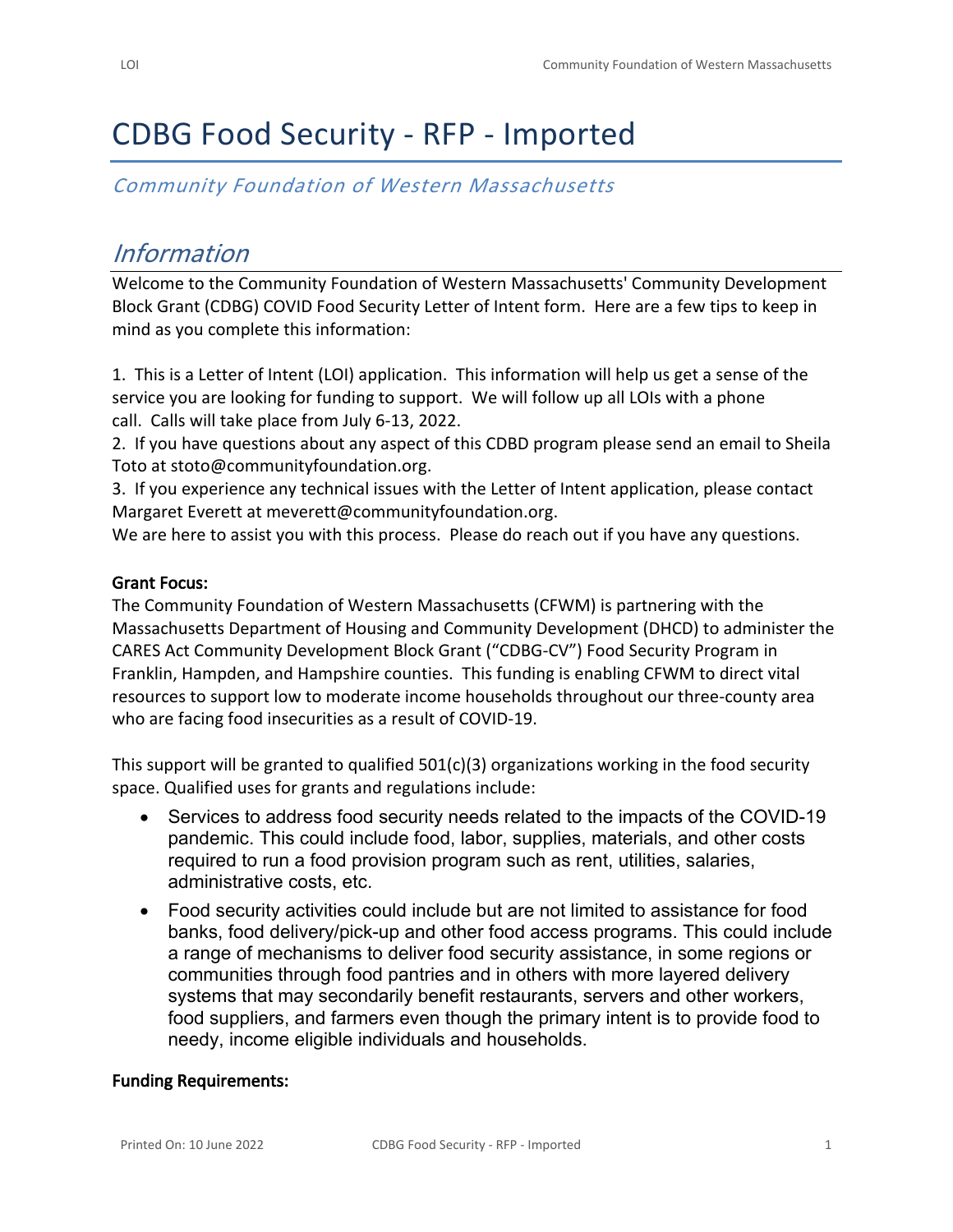- Each program funded must be able to demonstrate that at least 51% of the persons being provided assistance qualifies as having low or moderate income (up to 80% of area median income). Please refer to the CDBG Self-Certification of Income Form for specific reporting requirements. If you do not have a copy of this form please email Sheila Toto at stoto@communityfoundation.org.
- Activities must meet applicable CDBG-CV requirements, which includes that a public service must be either:
	- i. A new service; or
	- ii. A quantifiable increase in the level of a service above that which has been provided as a result of COVID-19. This requirement is intended to prevent the substitution of CDBG funds for recent support of public services by the grant recipient using local or state government funds.
- There must be documentation that the public service prepares for, responds to or prevents the impacts of COVID-19.
- All costs must be reasonable.

#### **Funds to Benefit:**

Grants will be awarded to a select group of organizations that demonstrate the following:

- Have a history of serving those experiencing food insecurity in Franklin, Hampden, and/or Hampshire counties. These organizations include food pantries, meals programs, farm to pantry programs, or organizations that package meals for low income and non-English speaking populations living up to 80% area median income (AMI).
- Have a history of serving low-income and non-English or limited English speaking and historically under-served communities.
- Have a history of serving populations whose economic hardship has been exacerbated by COVID-19
- Can demonstrate that their numbers served have increased due to the pandemic
- Have the ability to conduct outreach to identify individuals and households that qualify for assistance; and
- Have the ability to collect demographic data on all project beneficiaries and report this information monthly to CFWM.

#### **Program Details:**

- Eligible organizations must operate as a 501(c)(3) organization.
- Fiscally sponsored organizations should contact Sheila Toto directly before proceeding with the LOI.
- Funding will be provided to organizations serving residents in Hampden, Hampshire and/or Franklin counties.
- Approximately \$1.4 million is available for this opportunity.
- Funding is non-renewable.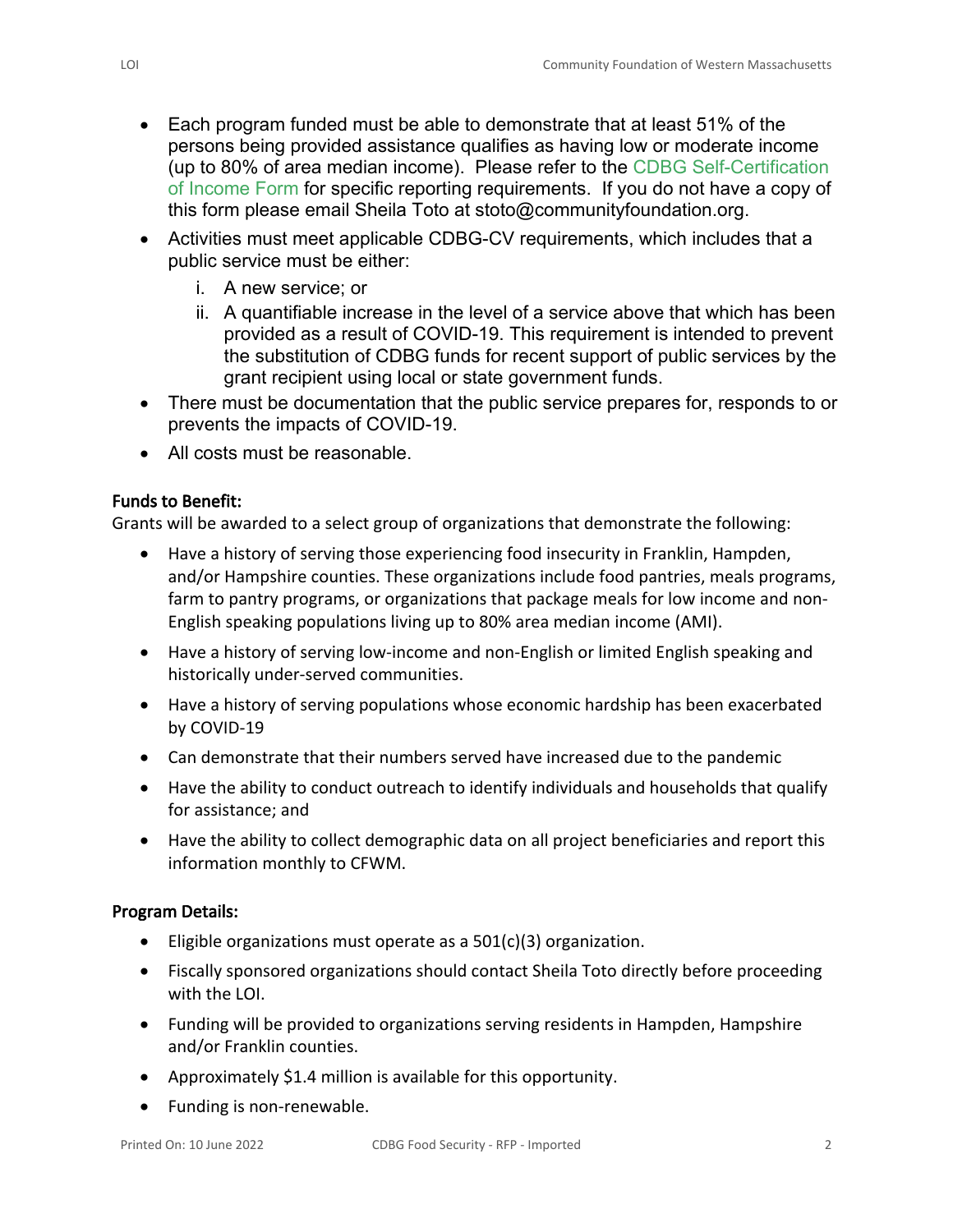#### **Funds may NOT be used for:**

- Real estate purchases and/or property capital improvements.
- Gift cards or direct cash assistance.

CFWM will not support the purchase of capital items with this funding.

#### **Timeline:**

#### *Letter of Intent (LOI) application:*

• LOIs being accepted until 11:59 p.m. on July 1, 2022.

#### *Review:*

- CFWM will reach out via phone by July 13, 2022 to discuss the LOI. We will not wait until the process closes to begin reaching out about LOIs submitted for consideration.
- CFWM staff may reach out to our state CDBG representative for clarity around alignment of request with federal guidelines.

#### *Decisions on Letter of Intent Applications:*

• Applicants will be notified by July 15, 2022 about the final status of the LOI. Applicants that are invited to move forward in the process will be asked to submit additional application materials by July 29, 2022.

#### *Funding Decisions:*

- Those invited to submit a full application will be provided with funding decisions by August 19, 2022.
- Contracts available by August 26, 2022.

#### *Release of Funds:*

• Funding is on a monthly reimbursement basis. Monthly payments can be made on cost estimates and invoices, however specific documentation of actual expenses must be provided. (Invoices and reporting information to be submitted by the 10th of each month.)

#### *Grantees must:*

- Expend funds by March 31, 2023.
- Provide a monthly update to CFWM of aggregate demographic data for those benefiting from the service(s) being funded.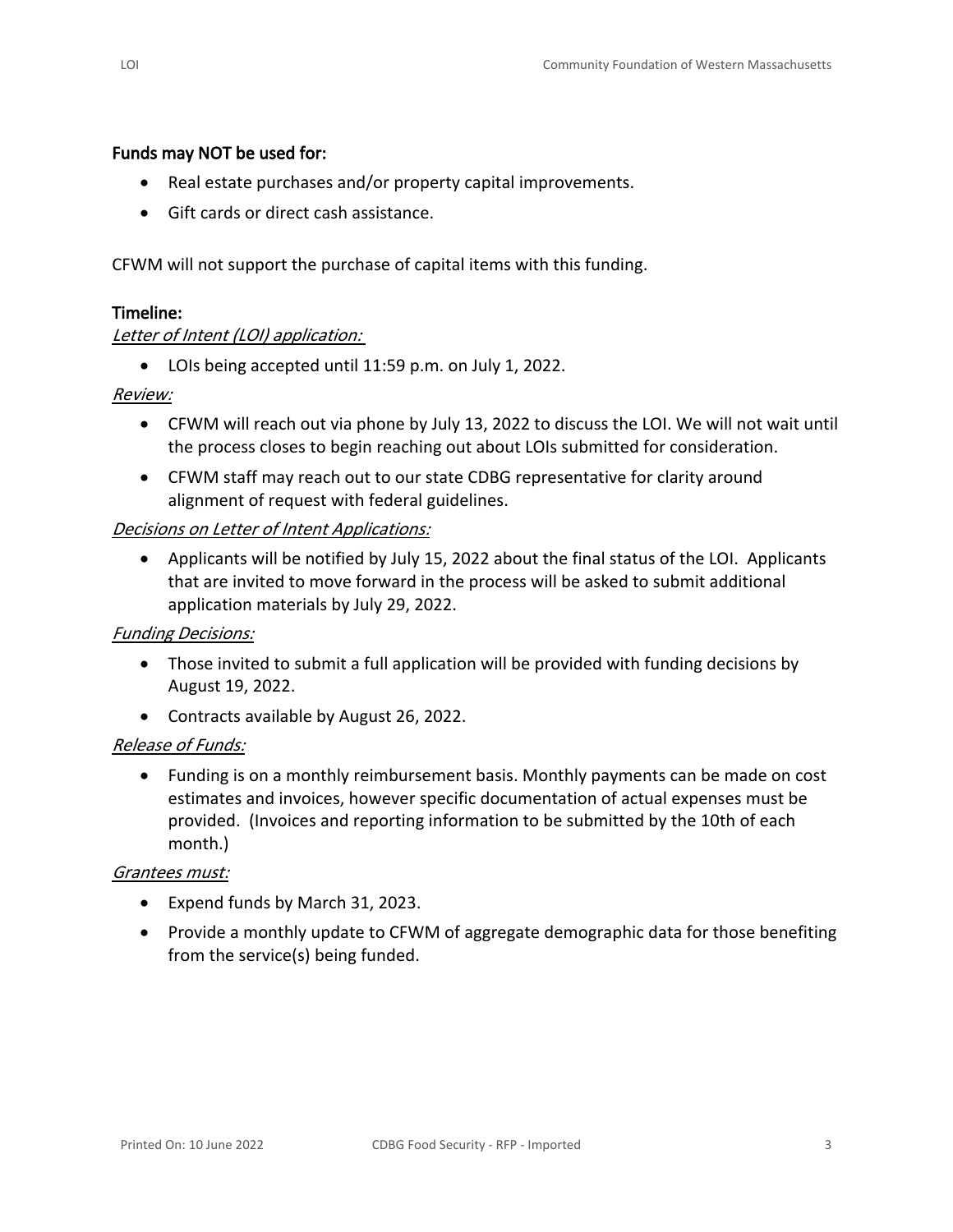## *Organization Information*

## **Physical Location of Organization\***

Please enter the address of your physical location, *if different from your mailing address*. If the address is the same, leave this field blank.

*Character Limit: 250*

## **Anti-Discrimination Policy\***

Please click **here** to read the CFWM Anti-Discrimination Policy.

I certify that I have read the CFWM Anti-Discrimination policy and the applying organization complies with this policy. Please choose yes or no.

#### **Choices**

Yes No

## **Organization Structure\***

Please choose one response that best describes your organization's structure. "The organization is....."

#### **Choices**

fiscally sponsored. a program operating as part of a larger organization (EIN # is in the larger organization's name). a church. member of a national organization but we have our own EIN#. artist designated by the IRS as a  $501(c)(3)$  and we have our own EIN #

## *Project Information*

**Project Name\*** Please enter the name of your project.

*Character Limit: 120*

## **History with Food Security\***

Briefly tell us about your organization's history of addressing food security in the region. *Character Limit: 1000*

## **Support During Pandemic\***

How has our organization supported food security of individuals and families during the pandemic?

*Character Limit: 1000*

## **Food Related Services Before the Pandemic\***

How many clients did you provide food related services to annually *prior to March 2020?*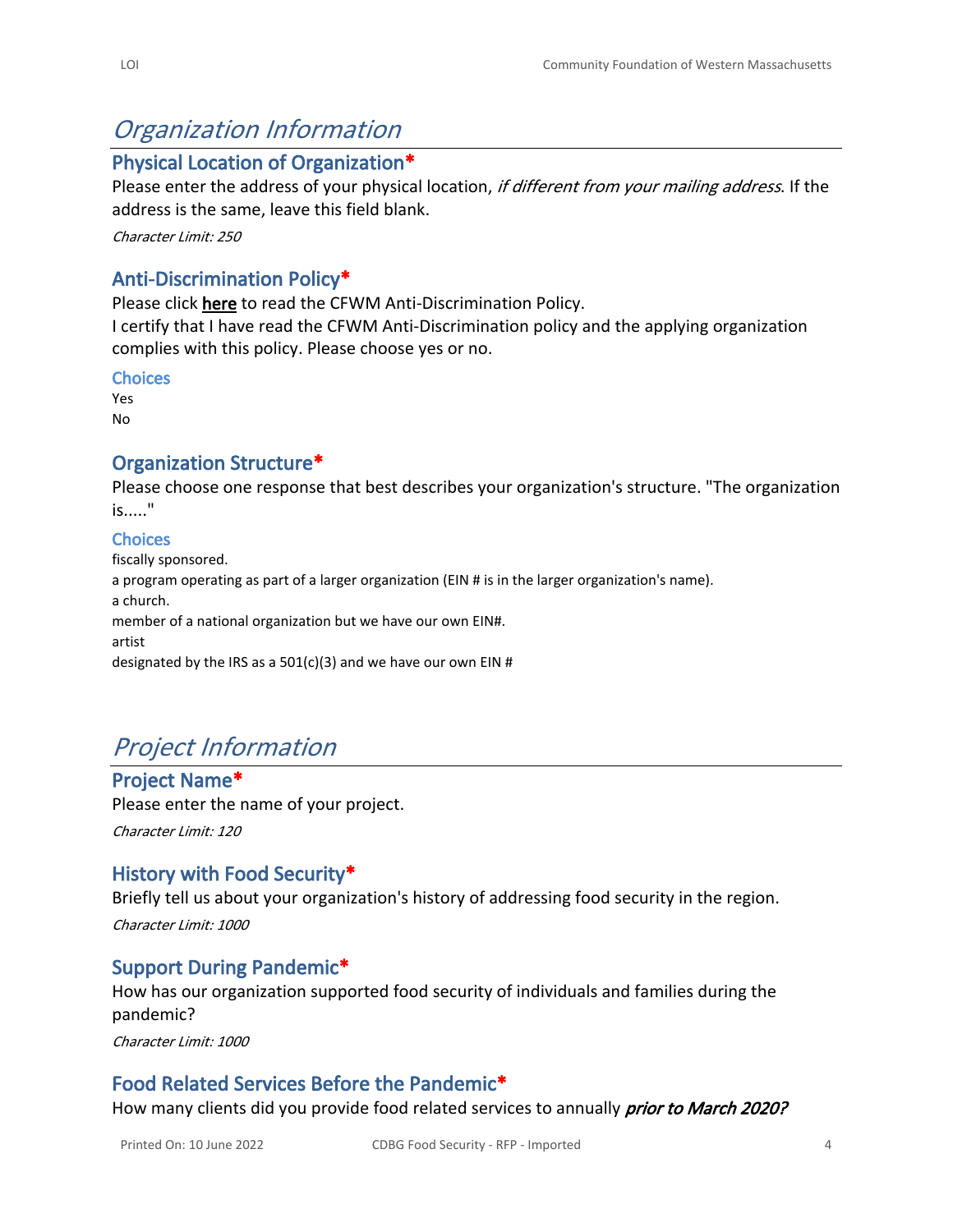*Character Limit: 7*

## **Year 1 of the Pandemic - Food Related Services\***

On average, how many clients did you provide food related services annually during the pandemic *from March 2020 through February 2021?*

*Character Limit: 7*

## **Year 2 of the Pandemic - Food Related Services\***

On average, how many clients did you provide food related services annually during the pandemic *from March 2021 through February 2022?*

*Character Limit: 250*

## **Intended Outcome\***

The intended outcome of the service your organization proposes will address COVID-19 by: *Please check off all that apply.*

#### **Choices**

preparing for the impacts of COVID-19 preparing for COVID-19 responding to the impacts of COVID-19 preventing COVID-19 preventing the impacts of COVID-19

## **Project Summary\***

Please provide a brief overview of the service you are looking to have funding support from September 2022 - March 2023. Maximum of 2,000 characters including spaces.

*Character Limit: 4000*

### **Outreach\***

What is the outreach plan for this service? Maximum of 1,500 characters including spaces. *Character Limit: 2000*

## **Target Populations Served:\***

Who do you see directly benefiting from this service and where would the program be implemented?

*Character Limit: 1500*

**This program requires the submission of a monthly update as well as a demographic report on your clients. Please click here for a sample of the reporting documentation required each month.**

## **Possible Reporting Barriers\***

What, if any, barriers do you anticipate in meeting this reporting requirement? If you don't anticipate any barriers to reporting, how do you handle collecting demographic information on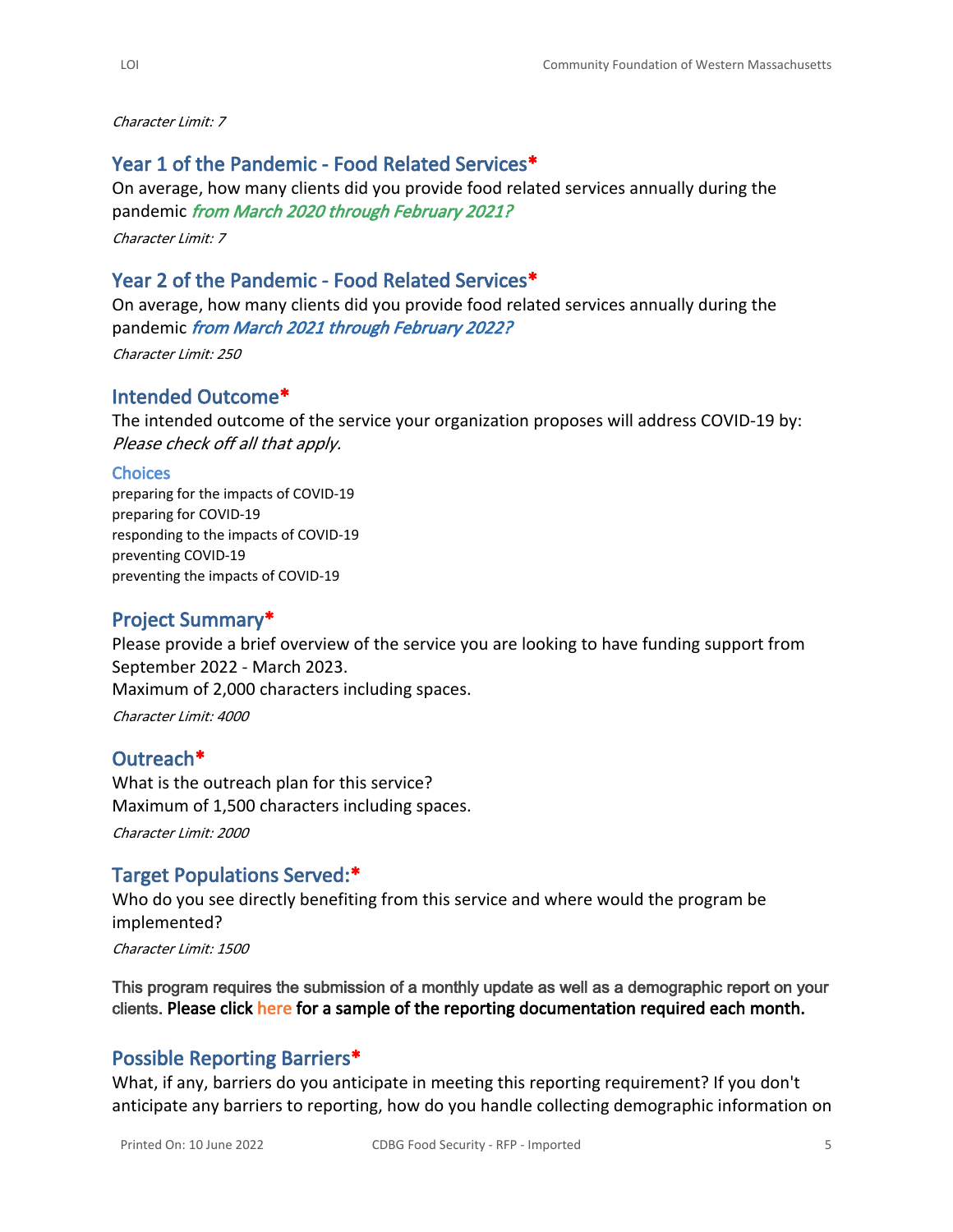your clients now? Maximum of 2,500 characters including spaces *Character Limit: 2500*

## **Reimbursement Program\***

Funding for this program is based on the monthly submission of an invoice and appropriate documentation of expenses. What, if any barriers, do you anticipate in being able to participate in a monthly invoicing program? Maximum of 1500 characters including spaces *Character Limit: 1500*

## *Financial Information*

**Fiscal Year End Date\*** *Character Limit: 10*

## **Organization's Current Operating Budget\***

What is the size of your organization's current operating budget?

*Character Limit: 20*

**The following questions relate to the service or program you would like considered for Community Development Block Grant (CDBG) funding.**

### **Funding Needed\***

Approximately how much funding would you need to implement this program from Sept 2022 - March 2023? If you have a specific dollar amount please enter that amount. If you have a funding range, for example, it will cost between \$100,000 - \$125,000 to implement the service for 7 months, please enter the range.

*Character Limit: 1500*

## **CDBG Funds\***

What is the plan for supporting this program during this timeframe?

#### **Choices**

100% of this new program or expanded service would be supported by CDBG funds. A combination of funds, including CDBG funds, will be used to support this program,.

#### **Line Item Expenses\***

What are the line item expenses this funding would support? *Character Limit: 1500*